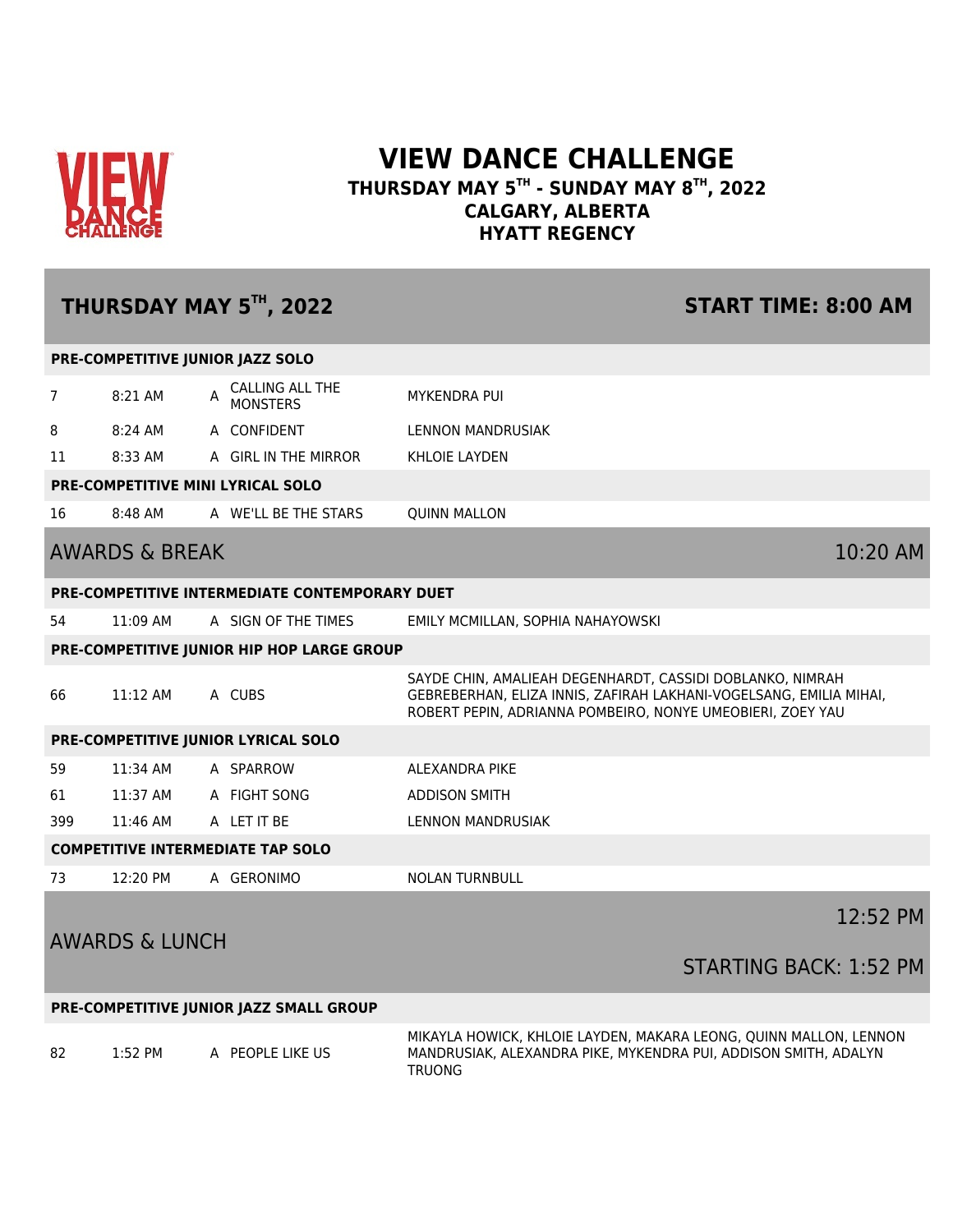| <b>PRE-COMPETITIVE INTERMEDIATE CONTEMPORARY SOLO</b> |                                                             |                                                  |                                                                                                                                                     |           |  |
|-------------------------------------------------------|-------------------------------------------------------------|--------------------------------------------------|-----------------------------------------------------------------------------------------------------------------------------------------------------|-----------|--|
| 84                                                    | $1:58$ PM                                                   | A WAIT FOR IT                                    | <b>NYAH CORDERO</b>                                                                                                                                 |           |  |
|                                                       | <b>COMPETITIVE PRE-TEEN JAZZ SOLO</b>                       |                                                  |                                                                                                                                                     |           |  |
| 91                                                    | 2:19 PM                                                     | A MAMA KNOWS BEST                                | <b>DESIRAE FESER</b>                                                                                                                                |           |  |
|                                                       |                                                             | <b>COMPETITIVE INTERMEDIATE HIP HOP SOLO</b>     |                                                                                                                                                     |           |  |
| 116                                                   | 3:38 PM                                                     | A GOLDEN CHAINS                                  | LILIANA HANCHAR                                                                                                                                     |           |  |
|                                                       |                                                             | PRE-COMPETITIVE JUNIOR TAP SMALL GROUP           |                                                                                                                                                     |           |  |
| 119                                                   | 3:50 PM                                                     | A RHYTHM                                         | ANABELLE BOGNER, ZAYDEN DACH, SEBASTIAN DACH, QUINN OLUK, CIARA<br>ROMANIUK, CAMILA SCAMARONE, DANICA SIEBEN, ZARAH YAGOS                           |           |  |
| 120                                                   | 3:53 PM                                                     | A SWING KIDS                                     | GABRIELLA HANS, MIKAYLA HOWICK, HAYDEN LIBER, QUINN MALLON, LENNON<br>MANDRUSIAK, MAKALYN MCCUTCHEON, JULIE SIEBEN, BRAELYNN VENNE                  |           |  |
|                                                       |                                                             | AWARDS, VIEW NOVICE TOP AWARDS & BREAK           |                                                                                                                                                     | $3:56$ PM |  |
|                                                       |                                                             | <b>PRE-COMPETITIVE TEEN HIP HOP SMALL GROUP</b>  |                                                                                                                                                     |           |  |
| 131                                                   | 5:01 PM                                                     | A DTA SQUAD                                      | CARYS BAMPTON, CHLOE BUJOLD, KAIDENCE DUBE, JESSICA LIZEE, HANNAH<br>MCKENNA, MADISON PENNEY, JAIDYN STURMAY, IVA TEARE, ABIGAIL<br><b>THOMPSON</b> |           |  |
|                                                       | <b>COMPETITIVE SENIOR OPEN SOLO</b>                         |                                                  |                                                                                                                                                     |           |  |
| 387                                                   | 5:49 PM                                                     | A STAND UP                                       | MALAIKA SVEINSON- BANDA                                                                                                                             |           |  |
|                                                       |                                                             | <b>PRE-COMPETITIVE TEEN MUSICAL THEATRE SOLO</b> |                                                                                                                                                     |           |  |
| 149                                                   | 6:03 PM                                                     | A SAY MY NAME                                    | <b>SAM PAPIRNIK</b>                                                                                                                                 |           |  |
|                                                       |                                                             | PRE-COMPETITIVE SENIOR MUSICAL THEATRE SOLO      |                                                                                                                                                     |           |  |
| 150                                                   | 6:06 PM                                                     | A THATS RICH                                     | AMANDA PAPIRNIK                                                                                                                                     |           |  |
| <b>COMPETITIVE TEEN HIP HOP SOLO</b>                  |                                                             |                                                  |                                                                                                                                                     |           |  |
| 152                                                   | 6:14 PM                                                     | A READY, OK!                                     | <b>KAYLEE GRENIER</b>                                                                                                                               |           |  |
| 154                                                   | 6:20 PM                                                     | A TIMBERLAKE                                     | ETHAN BOGNER                                                                                                                                        |           |  |
| 156                                                   | 6:26 PM                                                     | A HUSTON                                         | <b>KALEY HUSTON</b>                                                                                                                                 |           |  |
|                                                       | AWARDS, VIEW PRE COMPETITIVE TOP AWARDS & DINNER<br>6:38 PM |                                                  |                                                                                                                                                     |           |  |
| <b>COMPETITIVE TEEN SONG &amp; DANCE SMALL GROUP</b>  |                                                             |                                                  |                                                                                                                                                     |           |  |
| 161                                                   | 7:42 PM                                                     | A LEARN TO DO IT                                 | KATIE HEDMAN, JESSICA LIZEE, KAYLIN MILLER, IVA TEARE                                                                                               |           |  |
| <b>COMPETITIVE TEEN LYRICAL SOLO</b>                  |                                                             |                                                  |                                                                                                                                                     |           |  |
| 173                                                   | 8:18 PM                                                     | A FIX YOU                                        | <b>ALLISON KOZAK</b>                                                                                                                                |           |  |
| <b>COMPETITIVE TEEN TAP SMALL GROUP</b>               |                                                             |                                                  |                                                                                                                                                     |           |  |
| 186                                                   | 9:02 PM                                                     | A DANCIN' IN SEPTEMBER                           | HAILEY FESER, ISABELLA GUTIERREZ, ALLISON KOZAK, MILAN LESOWAY,<br>AIDAN NHAM, PRIYA USMAN                                                          |           |  |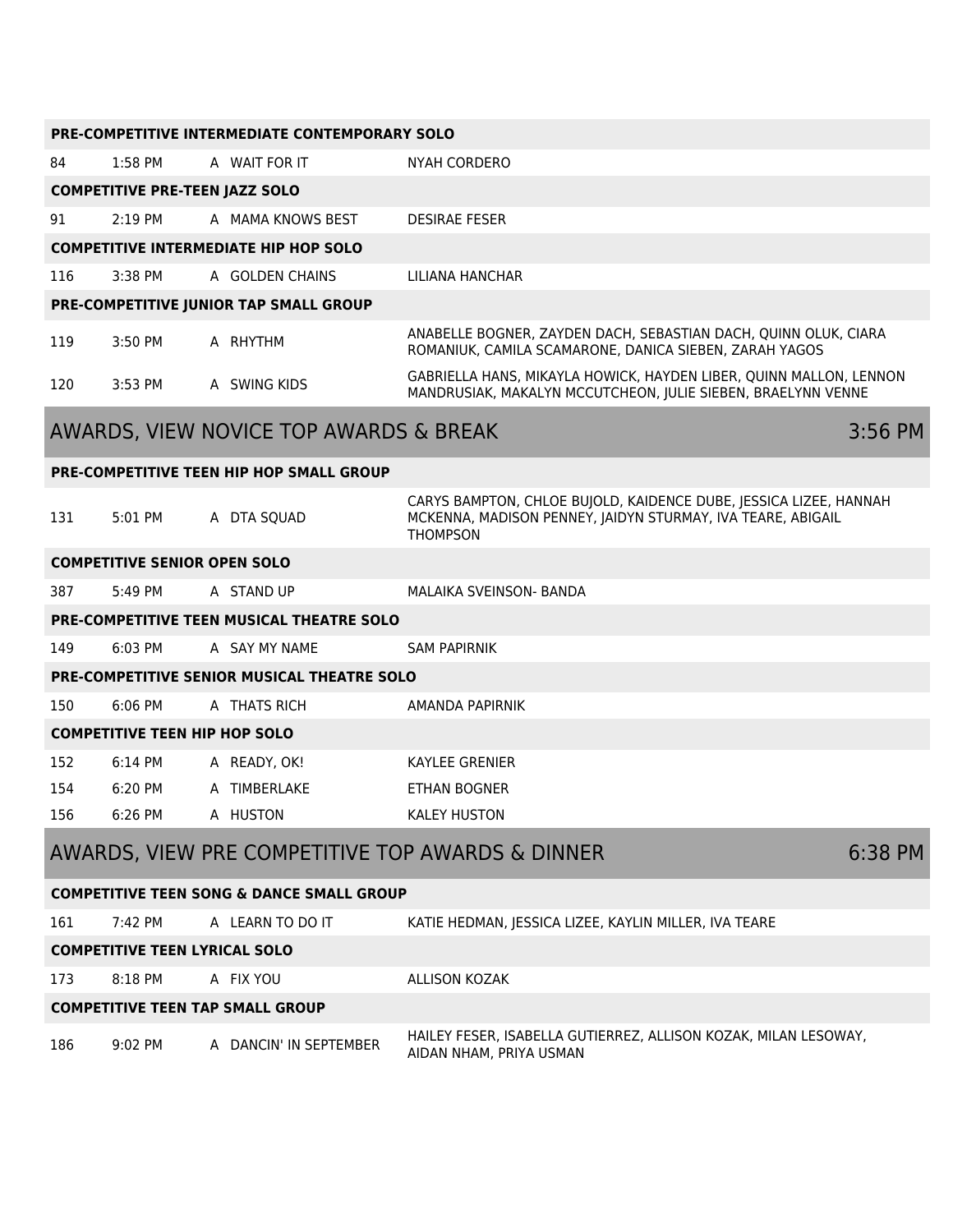| <b>COMPETITIVE TEEN CONTEMPORARY DUET</b>        |                                       |                                                          |                                                                                                                                                                                                                                                                                                                                                                                                                           |  |  |
|--------------------------------------------------|---------------------------------------|----------------------------------------------------------|---------------------------------------------------------------------------------------------------------------------------------------------------------------------------------------------------------------------------------------------------------------------------------------------------------------------------------------------------------------------------------------------------------------------------|--|--|
| 192                                              | 9:22 PM                               | A PULLING MY WEIGHT                                      | ETHAN BOGNER, SAMAYA MOORE MORGAN                                                                                                                                                                                                                                                                                                                                                                                         |  |  |
| 194                                              | 9:28 PM                               | A SURVIVOR                                               | HAILEY FESER, KAYLEE GRENIER                                                                                                                                                                                                                                                                                                                                                                                              |  |  |
| 196                                              | 9:34 PM                               | A CHANDELIERS                                            | ALLISON KOZAK, MALAIKA SVEINSON- BANDA                                                                                                                                                                                                                                                                                                                                                                                    |  |  |
| <b>AWARDS</b>                                    |                                       |                                                          | 9:37 PM                                                                                                                                                                                                                                                                                                                                                                                                                   |  |  |
|                                                  |                                       | FRIDAY MAY $6Th$ , 2022                                  | <b>START TIME: 8:00 AM</b>                                                                                                                                                                                                                                                                                                                                                                                                |  |  |
|                                                  |                                       | <b>COMPETITIVE JUNIOR LYRICAL DUET</b>                   |                                                                                                                                                                                                                                                                                                                                                                                                                           |  |  |
| 199                                              | $8:06$ AM                             | A YOU VE GOT A FRIEND                                    | AVA MCAULIFFE, EMILIA MIHAI                                                                                                                                                                                                                                                                                                                                                                                               |  |  |
|                                                  |                                       | <b>COMPETITIVE INTERMEDIATE BALLET SOLO</b>              |                                                                                                                                                                                                                                                                                                                                                                                                                           |  |  |
| 214                                              | 8:51 AM                               | A FAUST                                                  | <b>ARAYA DYKSLEY</b>                                                                                                                                                                                                                                                                                                                                                                                                      |  |  |
|                                                  | <b>AWARDS &amp; BREAK</b>             |                                                          | 10:06 AM                                                                                                                                                                                                                                                                                                                                                                                                                  |  |  |
|                                                  |                                       |                                                          | <b>STARTING BACK: 10:36 AM</b>                                                                                                                                                                                                                                                                                                                                                                                            |  |  |
|                                                  |                                       | <b>COMPETITIVE JUNIOR LYRICAL EXTENDED LINE</b>          |                                                                                                                                                                                                                                                                                                                                                                                                                           |  |  |
| 237                                              | 10:36 AM                              | A I SEE STARS                                            | MEGAN ALDANA, SOFIA BARATA, ANABELLE BOGNER, EVELYN BRISBOIS,<br>ELIVIAH BUZIKEVICH, MADALINE FOOKS, MCKENNA FOWLER, MYA HATFIELD,<br>MIKAYLA HOWICK, ZAFIRAH LAKHANI-VOGELSANG, KHLOIE LAYDEN, MAKARA<br>LEONG, QUINN MALLON, LENNON MANDRUSIAK, AVA MCAULIFFE, EMILIA<br>MIHAI, KAYLIN MILLER, QUINN OLUK, RIANE PERREAULT, ALEXANDRA PIKE,<br>MYKENDRA PUI, ADDISON SMITH, ADALYN TRUONG, LINDSEY WING, ZARAH<br>YAGOS |  |  |
|                                                  |                                       | <b>COMPETITIVE INTERMEDIATE CONTEMPORARY SMALL GROUP</b> |                                                                                                                                                                                                                                                                                                                                                                                                                           |  |  |
| 238                                              | 10:41 AM                              | A ADDICTED                                               | ARAYA DYKSLEY, DESIRAE FESER, AKIANEE FOO, MAIA HENOCH, MADDY<br>PAQUET, STELLA PON, NOLAN TURNBULL, ASHLEY WING                                                                                                                                                                                                                                                                                                          |  |  |
| <b>COMPETITIVE INTERMEDIATE JAZZ SOLO</b>        |                                       |                                                          |                                                                                                                                                                                                                                                                                                                                                                                                                           |  |  |
| 253                                              | 11:26 AM                              | A REACH OUT                                              | <b>NOLAN TURNBULL</b>                                                                                                                                                                                                                                                                                                                                                                                                     |  |  |
| <b>COMPETITIVE INTERMEDIATE POINTE DUET</b>      |                                       |                                                          |                                                                                                                                                                                                                                                                                                                                                                                                                           |  |  |
| 262                                              | 11:55 AM                              | A HARLEQUINADE                                           | ARAYA DYKSLEY, NOLAN TURNBULL                                                                                                                                                                                                                                                                                                                                                                                             |  |  |
| <b>COMPETITIVE INTERMEDIATE JAZZ LARGE GROUP</b> |                                       |                                                          |                                                                                                                                                                                                                                                                                                                                                                                                                           |  |  |
| 274                                              | 12:34 PM                              | A FUEGO                                                  | ARAYA DYKSLEY, DESIRAE FESER, AKIANEE FOO, MAIA HENOCH, STELLA MAKI,<br>MADDY PAQUET, STELLA PON, LILY SLIFKA, HAVILAH TABAK, NOLAN<br>TURNBULL, STACEY VALENCIA, DANIELLA VALLADARES, ASHLEY WING                                                                                                                                                                                                                        |  |  |
|                                                  | 12:42 PM<br><b>AWARDS &amp; LUNCH</b> |                                                          |                                                                                                                                                                                                                                                                                                                                                                                                                           |  |  |
|                                                  |                                       |                                                          | STARTING BACK: 1:42 PM                                                                                                                                                                                                                                                                                                                                                                                                    |  |  |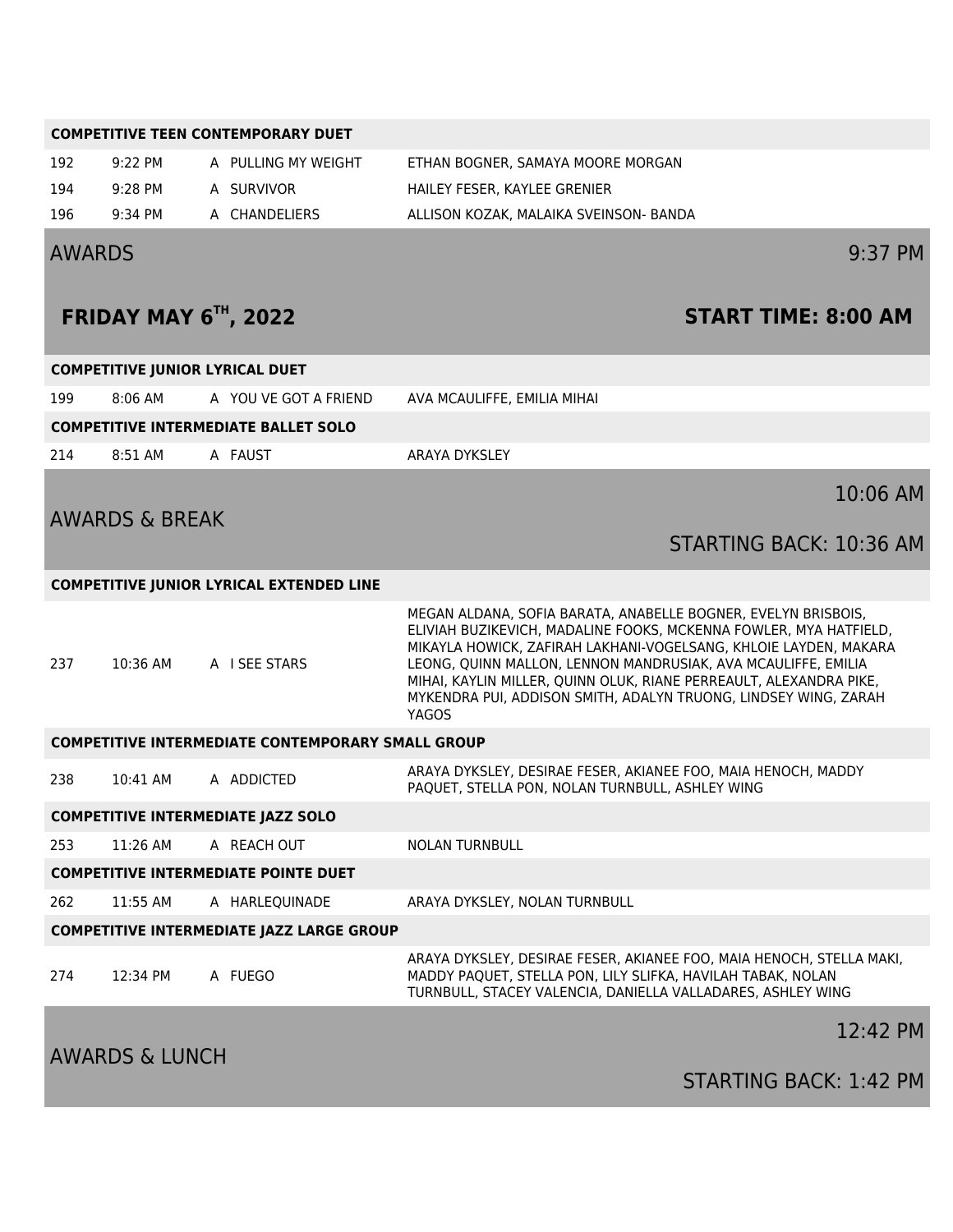#### **COMPETITIVE PRE-TEEN CONTEMPORARY EXTENDED LINE**

| 276                                               | 1:42 PM                           | A WE GO AS ONE                                    | ARIANA CALABRIA, ARAYA DYKSLEY, DESIRAE FESER, HAILEY FESER, AKIANEE<br>FOO, KAYLEE GRENIER, KATIE HEDMAN, MAIA HENOCH, ALLISON KOZAK,<br>STELLA MAKI, ELLA MARIETURNBULL, MYA MOONEN, MADDY PAQUET, STELLA<br>PON, LILY SLIFKA, MALAIKA SVEINSON- BANDA, HAVILAH TABAK, NOLAN<br>TURNBULL, STACEY VALENCIA, DANIELLA VALLADARES, ASHLEY WING                                                                                                                                                                                              |  |
|---------------------------------------------------|-----------------------------------|---------------------------------------------------|--------------------------------------------------------------------------------------------------------------------------------------------------------------------------------------------------------------------------------------------------------------------------------------------------------------------------------------------------------------------------------------------------------------------------------------------------------------------------------------------------------------------------------------------|--|
|                                                   |                                   | <b>COMPETITIVE PRE-TEEN HIP HOP LARGE GROUP</b>   |                                                                                                                                                                                                                                                                                                                                                                                                                                                                                                                                            |  |
| 298                                               | 2:55 PM                           | A TIGERS VARSITY                                  | TAQUIRA BERARD, ETHAN BOGNER, ARAYA DYKSLEY, AKIANEE FOO, MARCUS<br>FRANCESCUT, KATIE HEDMAN, GRADY LADDS, STELLA MAKI, MYA MOONEN,<br>ZACK MOONEN, MAXSON PAQUET, HAVILAH TABAK                                                                                                                                                                                                                                                                                                                                                           |  |
|                                                   | <b>COMPETITIVE TEEN JAZZ DUET</b> |                                                   |                                                                                                                                                                                                                                                                                                                                                                                                                                                                                                                                            |  |
| 302                                               | 3:03 PM                           | A DIRTY DIANA                                     | ALLISON KOZAK, MALAIKA SVEINSON- BANDA                                                                                                                                                                                                                                                                                                                                                                                                                                                                                                     |  |
|                                                   |                                   | <b>COMPETITIVE PRE-TEEN JAZZ LARGE GROUP</b>      |                                                                                                                                                                                                                                                                                                                                                                                                                                                                                                                                            |  |
| 312                                               | 3:35 PM                           | A HOUSE OF GUCCI                                  | ARIANA CALABRIA, ARAYA DYKSLEY, DESIRAE FESER, HAILEY FESER, AKIANEE<br>FOO, KAYLEE GRENIER, KATIE HEDMAN, MAIA HENOCH, ALLISON KOZAK, ELLA<br>MARIETURNBULL, MYA MOONEN, MALAIKA SVEINSON- BANDA, ASHLEY WING                                                                                                                                                                                                                                                                                                                             |  |
|                                                   |                                   |                                                   | 3:56 PM                                                                                                                                                                                                                                                                                                                                                                                                                                                                                                                                    |  |
|                                                   | <b>AWARDS &amp; BREAK</b>         |                                                   | <b>STARTING BACK: 4:26 PM</b>                                                                                                                                                                                                                                                                                                                                                                                                                                                                                                              |  |
|                                                   |                                   | <b>COMPETITIVE PRE-TEEN HIP HOP EXTENDED LINE</b> |                                                                                                                                                                                                                                                                                                                                                                                                                                                                                                                                            |  |
| 316                                               | 4:26 PM                           | A CRUELLA                                         | TAQUIRA BERARD, ETHAN BOGNER, ARIANA CALABRIA, PEYTON CHIN, SAYDE<br>CHIN, ALEXIS DYKSLEY, ARAYA DYKSLEY, DESIRAE FESER, HAILEY FESER,<br>MARCUS FRANCESCUT, KAYLEE GRENIER, LILIANA HANCHAR, MYA HATFIELD,<br>KATIE HEDMAN, MAIA HENOCH, KALEY HUSTON, ALLISON KOZAK, GRADY<br>LADDS, ELLA MARIETURNBULL, KAYLIN MILLER, TUCKER MILLER, MYA<br>MOONEN, ZACK MOONEN, SAMAYA MOORE MORGAN, MAXSON PAQUET,<br>ROBERT PEPIN, ALEXIS SIGURDSON, LANA STASIUK, HAVILAH TABAK, ELLA<br>TERRY, NOLAN TURNBULL, NONYE UMEOBIERI, SELENA WILLOUGHBY |  |
| <b>COMPETITIVE SENIOR SONG &amp; DANCE SOLO</b>   |                                   |                                                   |                                                                                                                                                                                                                                                                                                                                                                                                                                                                                                                                            |  |
| 330                                               | 5:12 PM                           | A SPIES ARE FOREVER                               | <b>KATIE HEDMAN</b>                                                                                                                                                                                                                                                                                                                                                                                                                                                                                                                        |  |
| <b>COMPETITIVE PRE-TEEN SONG &amp; DANCE DUET</b> |                                   |                                                   |                                                                                                                                                                                                                                                                                                                                                                                                                                                                                                                                            |  |
| 353                                               | 6:23 PM                           | A LOATHING                                        | DESIRAE FESER, MAIA HENOCH                                                                                                                                                                                                                                                                                                                                                                                                                                                                                                                 |  |
| <b>COMPETITIVE TEEN MODERN SMALL GROUP</b>        |                                   |                                                   |                                                                                                                                                                                                                                                                                                                                                                                                                                                                                                                                            |  |
| 354                                               | 6:26 PM                           | A BROKEN EMBRACES                                 | HAILEY FESER, KAYLEE GRENIER, ALLISON KOZAK, MALAIKA SVEINSON- BANDA                                                                                                                                                                                                                                                                                                                                                                                                                                                                       |  |
| <b>AWARDS &amp; DINNER</b><br>6:29 PM             |                                   |                                                   |                                                                                                                                                                                                                                                                                                                                                                                                                                                                                                                                            |  |
| <b>COMPETITIVE TEEN TAP SOLO</b>                  |                                   |                                                   |                                                                                                                                                                                                                                                                                                                                                                                                                                                                                                                                            |  |
| 356                                               | 7:33 PM                           | A DANCING QUEEN                                   | <b>ALLISON KOZAK</b>                                                                                                                                                                                                                                                                                                                                                                                                                                                                                                                       |  |
| 358                                               | 7:39 PM                           | A FEEL IT STILL                                   | <b>HAILEY FESER</b>                                                                                                                                                                                                                                                                                                                                                                                                                                                                                                                        |  |
| 363                                               | 7:54 PM                           | A FIRE UNDER MY FEET                              | PRIYA USMAN                                                                                                                                                                                                                                                                                                                                                                                                                                                                                                                                |  |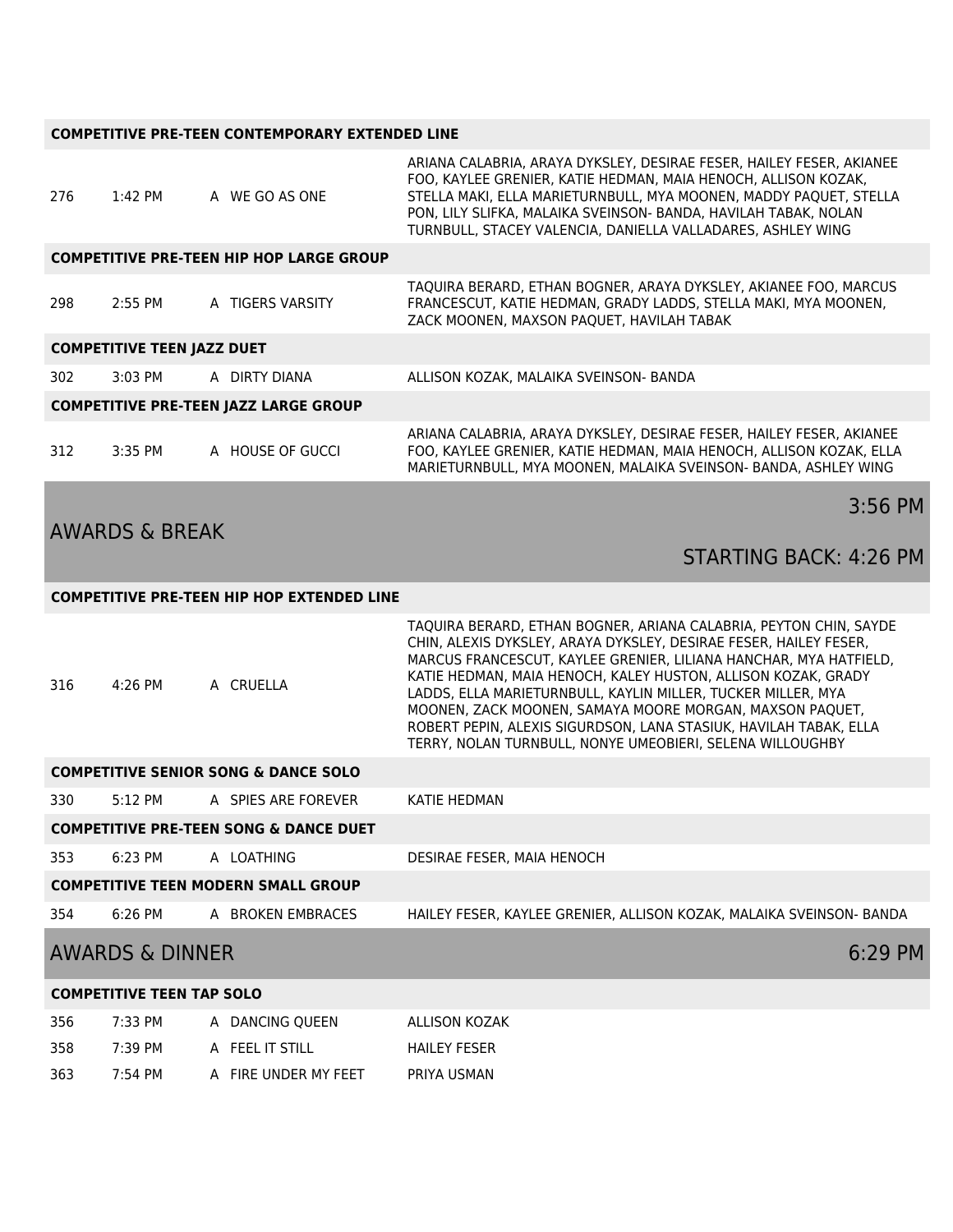|                                                     | <b>COMPETITIVE TEEN JAZZ TRIO</b> |                                                                |                                                                                                                                                                                                                                                                                                              |  |  |
|-----------------------------------------------------|-----------------------------------|----------------------------------------------------------------|--------------------------------------------------------------------------------------------------------------------------------------------------------------------------------------------------------------------------------------------------------------------------------------------------------------|--|--|
| 367                                                 | $8:06$ PM                         | A DON'T YOU KNOW                                               | HAILEY FESER, ALLISON KOZAK, MALAIKA SVEINSON- BANDA                                                                                                                                                                                                                                                         |  |  |
|                                                     |                                   | <b>COMPETITIVE SENIOR CONTEMPORARY SOLO</b>                    |                                                                                                                                                                                                                                                                                                              |  |  |
| 377                                                 | $8:41$ PM                         | A BETTER                                                       | MALAIKA SVEINSON- BANDA                                                                                                                                                                                                                                                                                      |  |  |
| 390                                                 | $9:17$ PM                         | A SKELETONS                                                    | KATIE HEDMAN                                                                                                                                                                                                                                                                                                 |  |  |
| <b>AWARDS</b>                                       |                                   |                                                                | $9:39$ PM                                                                                                                                                                                                                                                                                                    |  |  |
|                                                     |                                   | SATURDAY MAY 7TH, 2022                                         | <b>START TIME: 8:00 AM</b>                                                                                                                                                                                                                                                                                   |  |  |
|                                                     |                                   | <b>COMPETITIVE JUNIOR JAZZ SMALL GROUP</b>                     |                                                                                                                                                                                                                                                                                                              |  |  |
| 419                                                 | $9:15$ AM                         | A ALL THAT JAZZ                                                | MEGAN ALDANA, SOFIA BARATA, EVELYN BRISBOIS, MADALINE FOOKS,<br>ZAFIRAH LAKHANI-VOGELSANG, RIANE PERREAULT, LINDSEY WING, ZARAH<br><b>YAGOS</b>                                                                                                                                                              |  |  |
|                                                     |                                   | <b>COMPETITIVE INTERMEDIATE CHARACTER BALLET EXTENDED LINE</b> |                                                                                                                                                                                                                                                                                                              |  |  |
| 432                                                 | $9:59$ AM                         | A EVENING WALTZ                                                | ANABELLE BOGNER, ELIVIAH BUZIKEVICH, NYAH CORDERO, MCKENNA<br>FOWLER, GABRIELLE HADFIELD, LILIANA HANCHAR, MYA HATFIELD, PUREUN<br>KIM, AVA MCAULIFFE, EMILY MCMILLAN, EMILIA MIHAI, KAYLIN MILLER, SOPHIA<br>NAHAYOWSKI, QUINN OLUK, DANIELA PALACIOS, ANGELENE RICHARDS, NEJUA<br>TANGON, ANGEL NAOMI WONG |  |  |
|                                                     | <b>AWARDS &amp; BREAK</b>         |                                                                | 10:04 AM                                                                                                                                                                                                                                                                                                     |  |  |
|                                                     |                                   |                                                                | STARTING BACK: 10:34 AM                                                                                                                                                                                                                                                                                      |  |  |
|                                                     |                                   | <b>COMPETITIVE INTERMEDIATE LYRICAL LARGE GROUP</b>            |                                                                                                                                                                                                                                                                                                              |  |  |
| 433                                                 | 10:34 AM                          | A WHOLE LOT OF LOVE                                            | ARAYA DYKSLEY, DESIRAE FESER, AKIANEE FOO, MAIA HENOCH, STELLA MAKI,<br>MADDY PAQUET, STELLA PON, LILY SLIFKA, HAVILAH TABAK, NOLAN<br>TURNBULL, STACEY VALENCIA, DANIELLA VALLADARES, ASHLEY WING                                                                                                           |  |  |
|                                                     |                                   | <b>COMPETITIVE PRE-TEEN POINTE LARGE GROUP</b>                 |                                                                                                                                                                                                                                                                                                              |  |  |
| 448                                                 | 11:31 AM                          | A CANON                                                        | MADELENA BRUNO - BOSSIO, ARAYA DYKSLEY, AKIANEE FOO, KATIE HEDMAN,<br>ALEINA MAKI, ELLA MARIETURNBULL, MYA MOONEN, MADDY PAQUET, STACEY<br>VALENCIA, ASHLEY WING                                                                                                                                             |  |  |
| <b>COMPETITIVE INTERMEDIATE HIP HOP LARGE GROUP</b> |                                   |                                                                |                                                                                                                                                                                                                                                                                                              |  |  |
| 456                                                 | 12:02 PM                          | A TIGERS JUNIOR                                                | ALEXIS FILIPCHUK, NATANIA GEBREBERHAN, LILIANA HANCHAR, MYA<br>HATFIELD, LIAM JUNCK, KHLOIE LAYDEN, AVA MCAULIFFE, KAYLIN MILLER,<br>KYRA SIDOR, LANA STASIUK, SELENA WILLOUGHBY, LINDSEY WING, ZARAH<br><b>YAGOS</b>                                                                                        |  |  |
| <b>COMPETITIVE PRE-TEEN ACRO SMALL GROUP</b>        |                                   |                                                                |                                                                                                                                                                                                                                                                                                              |  |  |
| 458                                                 | 12:10 PM                          | A UNDER PRESSURE                                               | KASSANDRA BIASBAS, ARAYA DYKSLEY, AKIANEE FOO, KAYLEE GRENIER, KATIE<br>HEDMAN, MYA MOONEN, STELLA PON, LILY SLIFKA, NOLAN TURNBULL                                                                                                                                                                          |  |  |
| 459                                                 | 12:13 PM                          | A CHASING TIME                                                 | DESIRAE FESER, MAIA HENOCH, MADDY PAQUET, HAVILAH TABAK, STACEY<br><b>VALENCIA</b>                                                                                                                                                                                                                           |  |  |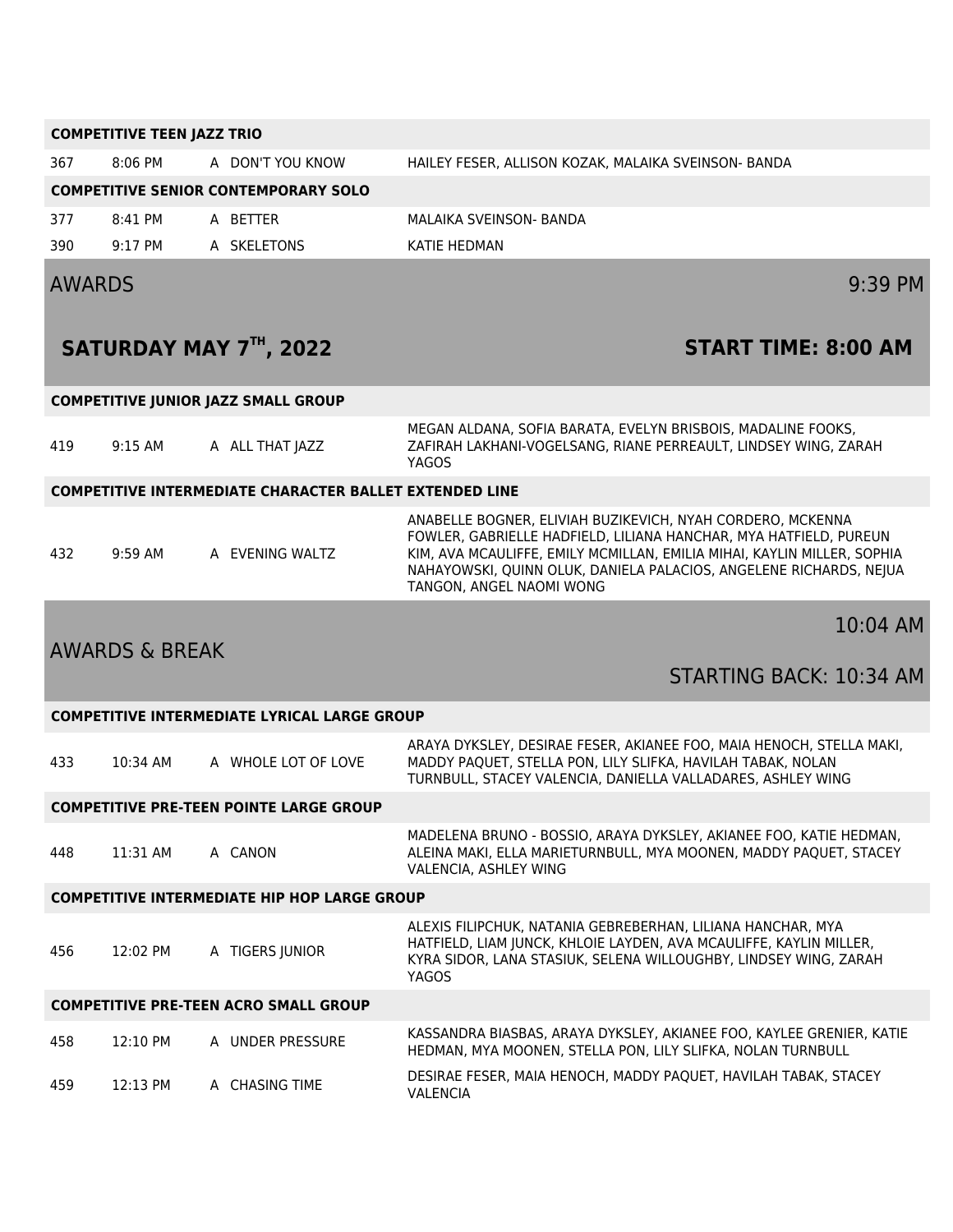| <b>COMPETITIVE INTERMEDIATE CONTEMPORARY SOLO</b> |                           |                                                  |                                                                                                                                                                                                                                                                   |           |
|---------------------------------------------------|---------------------------|--------------------------------------------------|-------------------------------------------------------------------------------------------------------------------------------------------------------------------------------------------------------------------------------------------------------------------|-----------|
| 494                                               | $3:09$ PM                 | A WHEN YOU RE YOUNGER                            | ANABELLE BOGNER                                                                                                                                                                                                                                                   |           |
|                                                   |                           | <b>COMPETITIVE PRE-TEEN OPEN LARGE GROUP</b>     |                                                                                                                                                                                                                                                                   |           |
| 497                                               | 3:23 PM                   | A TIME                                           | ARIANA CALABRIA, ARAYA DYKSLEY, DESIRAE FESER, HAILEY FESER, AKIANEE<br>FOO, KATIE HEDMAN, MAIA HENOCH, ALLISON KOZAK, ELLA MARIETURNBULL,<br>MYA MOONEN, MADDY PAQUET, STELLA PON, MALAIKA SVEINSON- BANDA,<br>SAFIA SVEINSON-BANDA, NOLAN TURNBULL, ASHLEY WING |           |
|                                                   |                           | <b>COMPETITIVE TEEN CONTEMPORARY SMALL GROUP</b> |                                                                                                                                                                                                                                                                   |           |
| 509                                               | 4:02 PM                   | A CRUEL WORLD                                    | ARIANA CALABRIA, HAILEY FESER, KAYLEE GRENIER, KATIE HEDMAN, MAIA<br>HENOCH, ALLISON KOZAK, ELLA MARIETURNBULL, MYA MOONEN, MALAIKA<br><b>SVEINSON- BANDA</b>                                                                                                     |           |
|                                                   | <b>AWARDS &amp; BREAK</b> |                                                  |                                                                                                                                                                                                                                                                   | 4:11 PM   |
|                                                   |                           | <b>COMPETITIVE PRE-TEEN HIP HOP SMALL GROUP</b>  |                                                                                                                                                                                                                                                                   |           |
| 515                                               | 4:54 PM                   | A TIGERS ALL STARS                               | ALEXIS DYKSLEY, DESIRAE FESER, HAILEY FESER, MAIA HENOCH, ALLISON<br><b>KOZAK</b>                                                                                                                                                                                 |           |
| 516                                               | 4:57 PM                   | A T-BOYZ                                         | ETHAN BOGNER, PEYTON CHIN, MARCUS FRANCESCUT, GRADY LADDS,<br>TUCKER MILLER, ZACK MOONEN, MAXSON PAQUET, NOLAN TURNBULL, JARED<br>YARETZ                                                                                                                          |           |
|                                                   |                           | <b>COMPETITIVE TEEN LYRICAL SMALL GROUP</b>      |                                                                                                                                                                                                                                                                   |           |
| 538                                               | 6:17 PM                   | A LOVE HURTS                                     | HAILEY FESER, KATIE HEDMAN, ALLISON KOZAK, MALAIKA SVEINSON- BANDA                                                                                                                                                                                                |           |
| <b>AWARDS &amp; DINNER</b>                        |                           |                                                  |                                                                                                                                                                                                                                                                   | 6:33 PM   |
|                                                   |                           | <b>COMPETITIVE TEEN CONTEMPORARY SOLO</b>        |                                                                                                                                                                                                                                                                   |           |
| 558                                               | 7:57 PM                   | A HAILEY CONTEMPORARY                            | <b>HAILEY FESER</b>                                                                                                                                                                                                                                               |           |
|                                                   |                           | <b>COMPETITIVE SENIOR LYRICAL SOLO</b>           |                                                                                                                                                                                                                                                                   |           |
| 587                                               | 9:32 PM                   | A OLDER                                          | <b>KATIE HEDMAN</b>                                                                                                                                                                                                                                               |           |
| <b>AWARDS</b>                                     |                           |                                                  |                                                                                                                                                                                                                                                                   | $9:41$ PM |
| SUNDAY MAY 8 <sup>TH</sup> , 2022                 |                           |                                                  | <b>START TIME: 8:00 AM</b>                                                                                                                                                                                                                                        |           |
|                                                   |                           | <b>COMPETITIVE INTERMEDIATE LYRICAL SOLO</b>     |                                                                                                                                                                                                                                                                   |           |
| 609                                               | $9:03$ AM                 | A INVISIBLE                                      | <b>QUINN OLUK</b>                                                                                                                                                                                                                                                 |           |
| 615                                               | $9:21$ AM                 | A DEAR THEADOSIA                                 | ELIVIAH BUZIKEVICH                                                                                                                                                                                                                                                |           |
| <b>COMPETITIVE PRE-TEEN POINTE SOLO</b>           |                           |                                                  |                                                                                                                                                                                                                                                                   |           |
| 620                                               | 9:39 AM                   | A BOLERO                                         | <b>MYA MOONEN</b>                                                                                                                                                                                                                                                 |           |